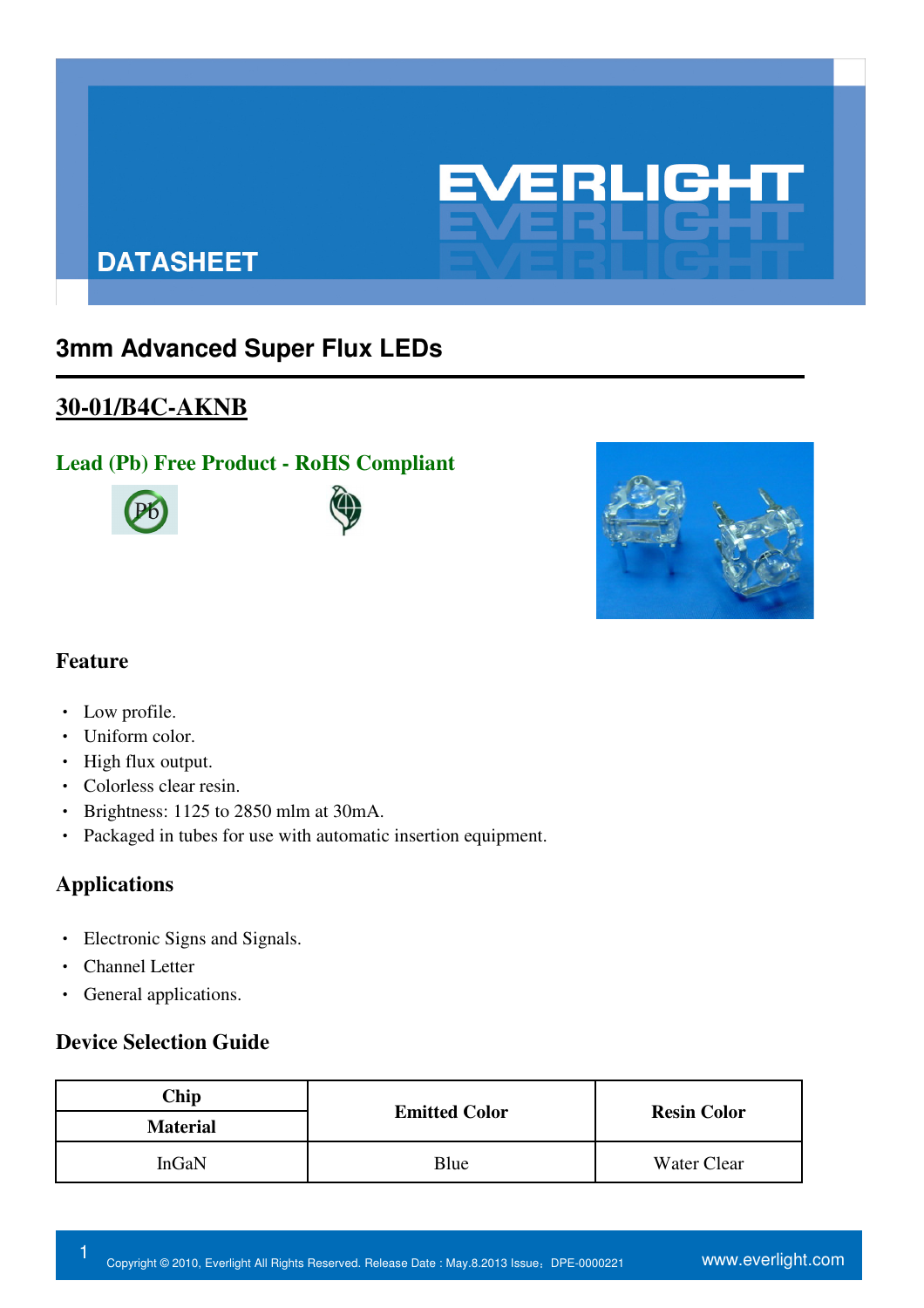# **Absolute Maximum Ratings (Ta=25℃)**

| <b>Parameter</b>                                 | <b>Symbol</b>                 | <b>Rating</b>                                                                     | Unit                 |
|--------------------------------------------------|-------------------------------|-----------------------------------------------------------------------------------|----------------------|
| <b>Reverse Voltage</b>                           | $V_R$                         | 5                                                                                 | V                    |
| <b>Forward Current</b>                           | $I_{\rm F}$                   | 30                                                                                | mA                   |
| <b>Peak Forward Current</b><br>(Duty 1/10 @1KHz) | $I_{FP}$                      | 110                                                                               | mA                   |
| <b>Junction Temperature</b>                      | $T_j$                         | 110                                                                               | $\mathrm{C}^{\circ}$ |
| <b>Operating Temperature</b>                     | $T_{\text{opr}}$              | $-40 \sim +100$                                                                   | $\int_{0}^{\infty}$  |
| <b>Storage Temperature</b>                       | <b>Tstg</b>                   | $-40 \sim +100$                                                                   | $^{\circ}$ C         |
| <b>Thermal Resistance</b>                        | $Rth_{J-A}$                   | 220                                                                               | K/W                  |
| <b>ESD</b>                                       | $\mathrm{ESD}_{\mathrm{HBM}}$ | 4000                                                                              | $\mathbf{V}$         |
| (Classification acc. AEC Q101)                   | <b>ESD<sub>MM</sub></b>       | 200                                                                               | $\mathbf{V}$         |
| <b>Soldering Temperature</b>                     | $T_{sol}$                     | Wave Soldering : 260 $\degree$ C for 5 sec.<br>Hand Soldering : 300 °C for 3 sec. |                      |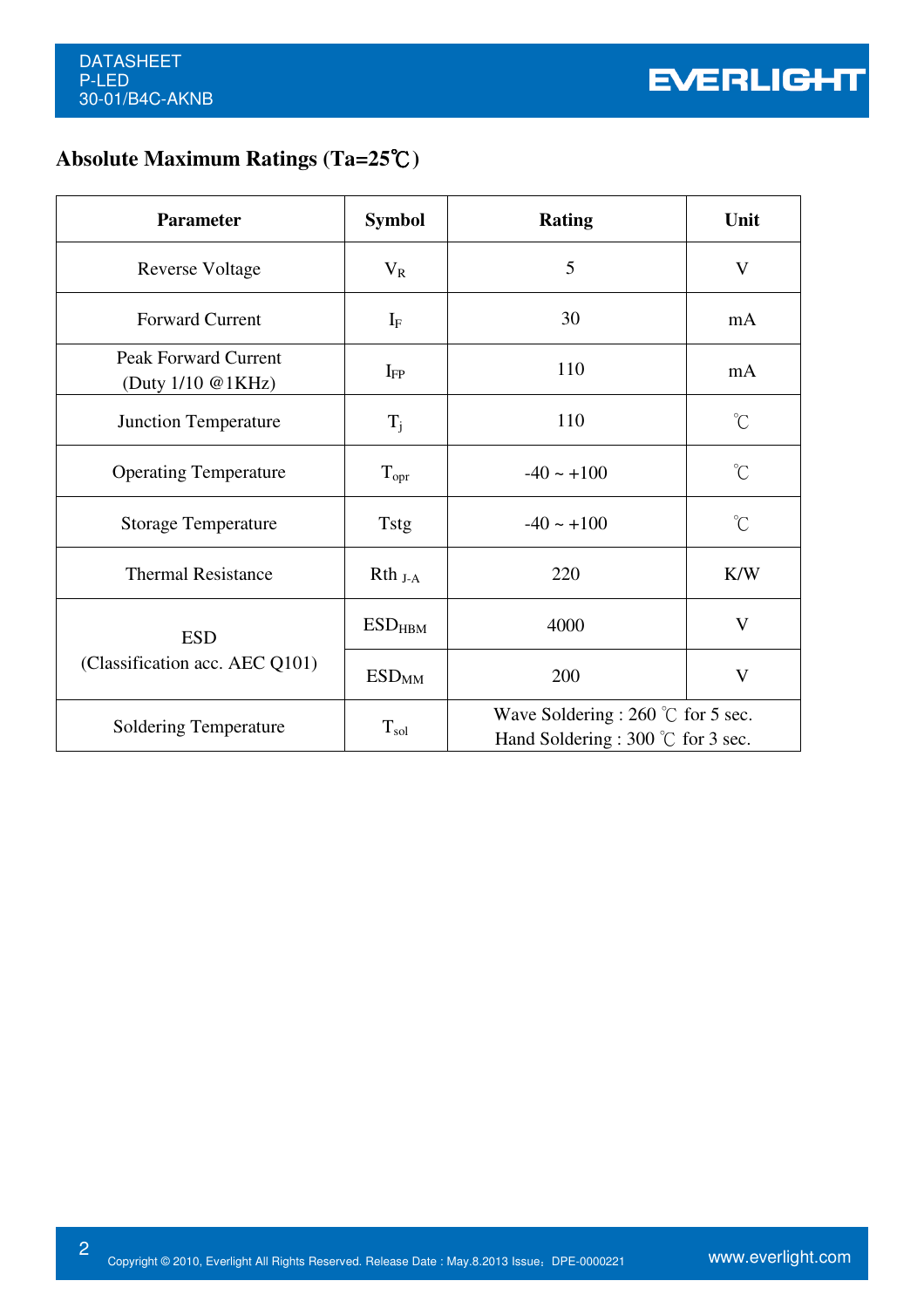## **Electro-Optical Characteristics (Ta=25 )** ℃

| <b>Parameter</b>                                                                                                                   | <b>Symbol</b>   | Min. | Typ. | Max. | Unit    | <b>Condition</b> |
|------------------------------------------------------------------------------------------------------------------------------------|-----------------|------|------|------|---------|------------------|
| <b>Total Flux</b>                                                                                                                  | $\Phi_{V}$      | 1125 |      | 2850 | mlm     | $I_F = 30mA$     |
| Peak Wavelength                                                                                                                    | $\lambda$ p     |      | 468  |      | nm      | $I_F = 30mA$     |
| Dominant Wavelength                                                                                                                | $\lambda$ d     | 464  | 470  | 476  | nm      | $I_F = 30mA$     |
| Viewing Angle                                                                                                                      | $2\theta_{1/2}$ |      | 80   |      | deg     | $I_F = 30mA$     |
| <b>Forward Voltage</b>                                                                                                             | $V_{F}$         | 2.8  |      | 3.8  | V       | $I_F = 30mA$     |
| <b>Reverse Current</b>                                                                                                             | $I_R$           |      |      | 10   | $\mu A$ | $V_R = 5V$       |
| Note:<br>1. Tolerance of Total Flux: ±11%<br>2. Tolerance of Dominant Wavelength: ±1.0nm<br>3. Tolerance of Forward Voltage: ±0.1V |                 |      |      |      |         |                  |

- 1. Tolerance of Total Flux: ±11%
- 2. Tolerance of Dominant Wavelength: ±1.0nm
- 3. Tolerance of Forward Voltage: ±0.1V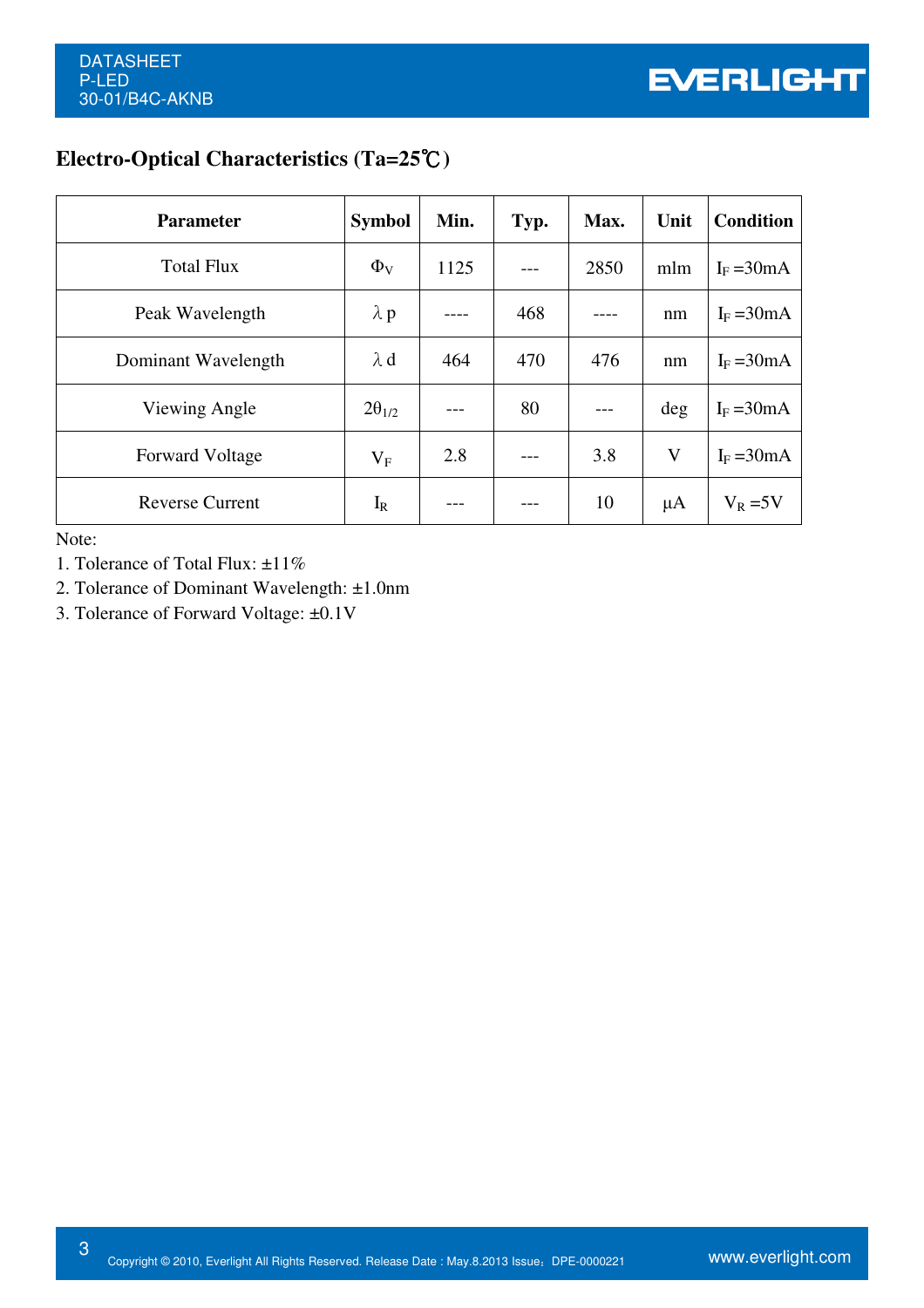## **Bin Range of Forward Voltage**

| <b>Bin Code</b> | Min. | Max. | Unit | <b>Condition</b> |
|-----------------|------|------|------|------------------|
|                 | 2.8  | 3.0  |      |                  |
|                 | 3.0  | 3.2  |      |                  |
|                 | 3.2  | 3.4  | V    | $I_F = 30mA$     |
| 3               | 3.4  | 3.6  |      |                  |
| 4               | 3.6  | 3.8  |      |                  |

Note:

Tolerance of Forward Voltage: ±0.1V

### **Bin Range of Dominant Wavelength**

| <b>Bin Code</b> | Min. | Max. | Unit | <b>Condition</b> |
|-----------------|------|------|------|------------------|
|                 | 464  | 468  |      |                  |
|                 | 468  | 472  | nm   | $I_F = 30mA$     |
|                 | 472  | 476  |      |                  |

Note:

Tolerance of Dominant Wavelength: ±1nm

### **Bin Range of Total Flux**

| <b>Bin Code</b> | Min. | Max. | Unit | <b>Condition</b> |
|-----------------|------|------|------|------------------|
| K               | 1125 | 1425 |      |                  |
|                 | 1425 | 1800 |      |                  |
| M               | 1800 | 2250 | mlm  | $I_F = 30mA$     |
| N               | 2250 | 2850 |      |                  |

Note:

Tolerance of Total Flux: ±11%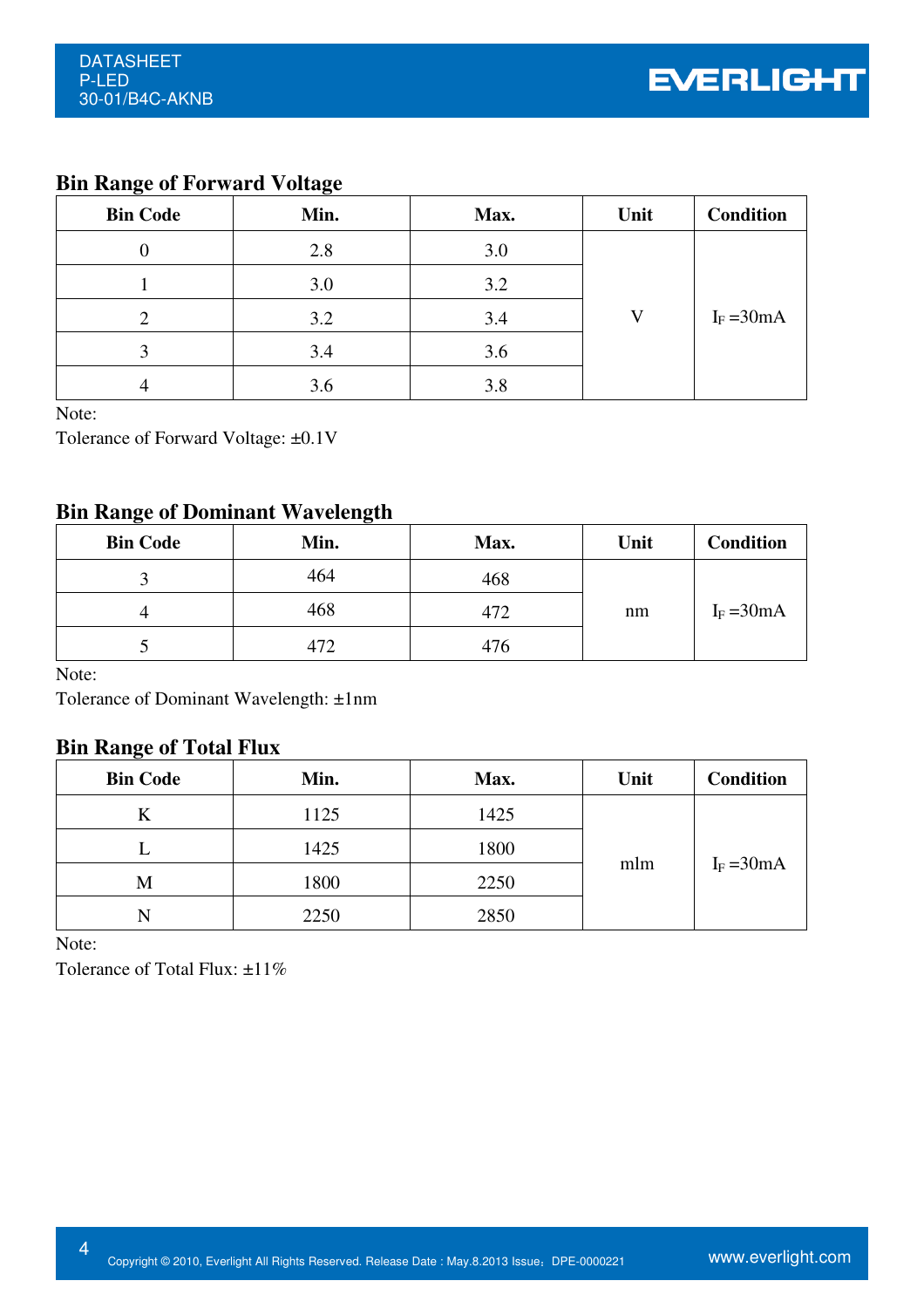

## **Typical Electro-Optical Characteristics Curves**

**Typical Curve of Spectral Distribution**





| <b>Forward Current vs. Forward Voltage</b> | Dominant Wavelength vs. Forward Current |
|--------------------------------------------|-----------------------------------------|
| $(Ta=25^{\circ}C)$                         | $(Ta=25^{\circ}C)$                      |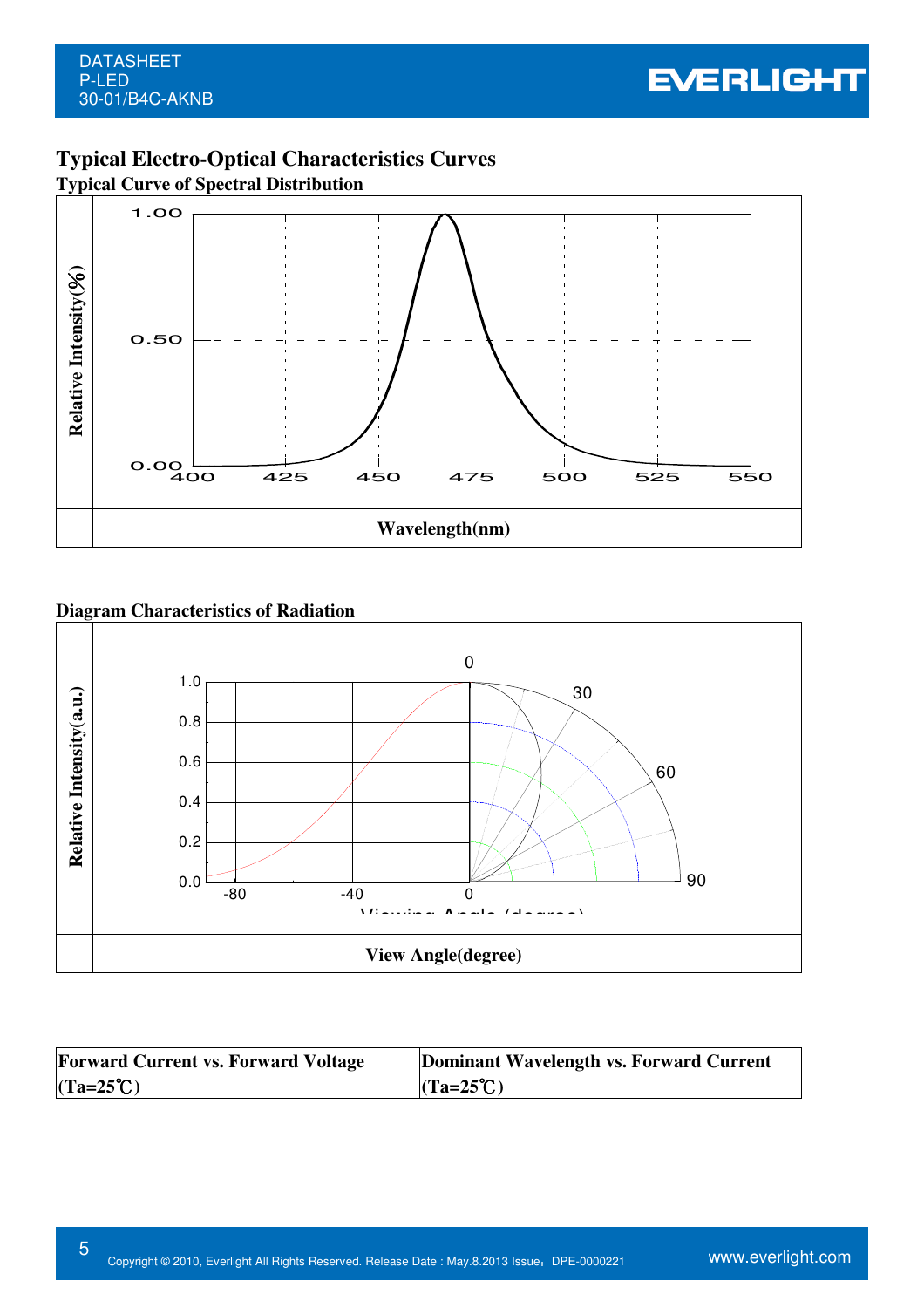#### DATASHEET P-LED 30-01/B4C-AKNB

# **EVERLIGHT**





6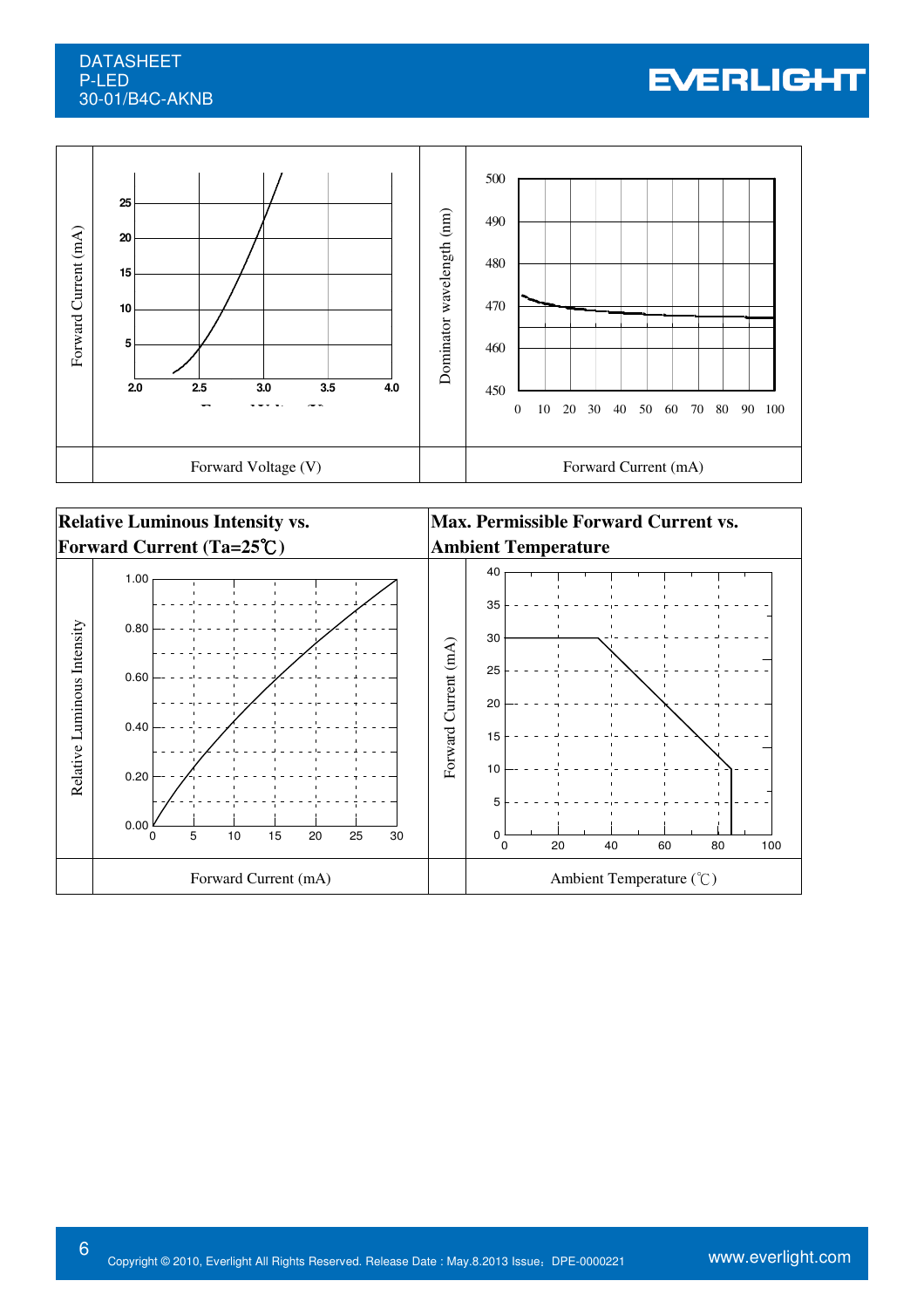**EVERLIGHT** 

# **Package Dimension**



Note: Tolerances unless mentioned  $\pm 0.25$ mm. Unit = mm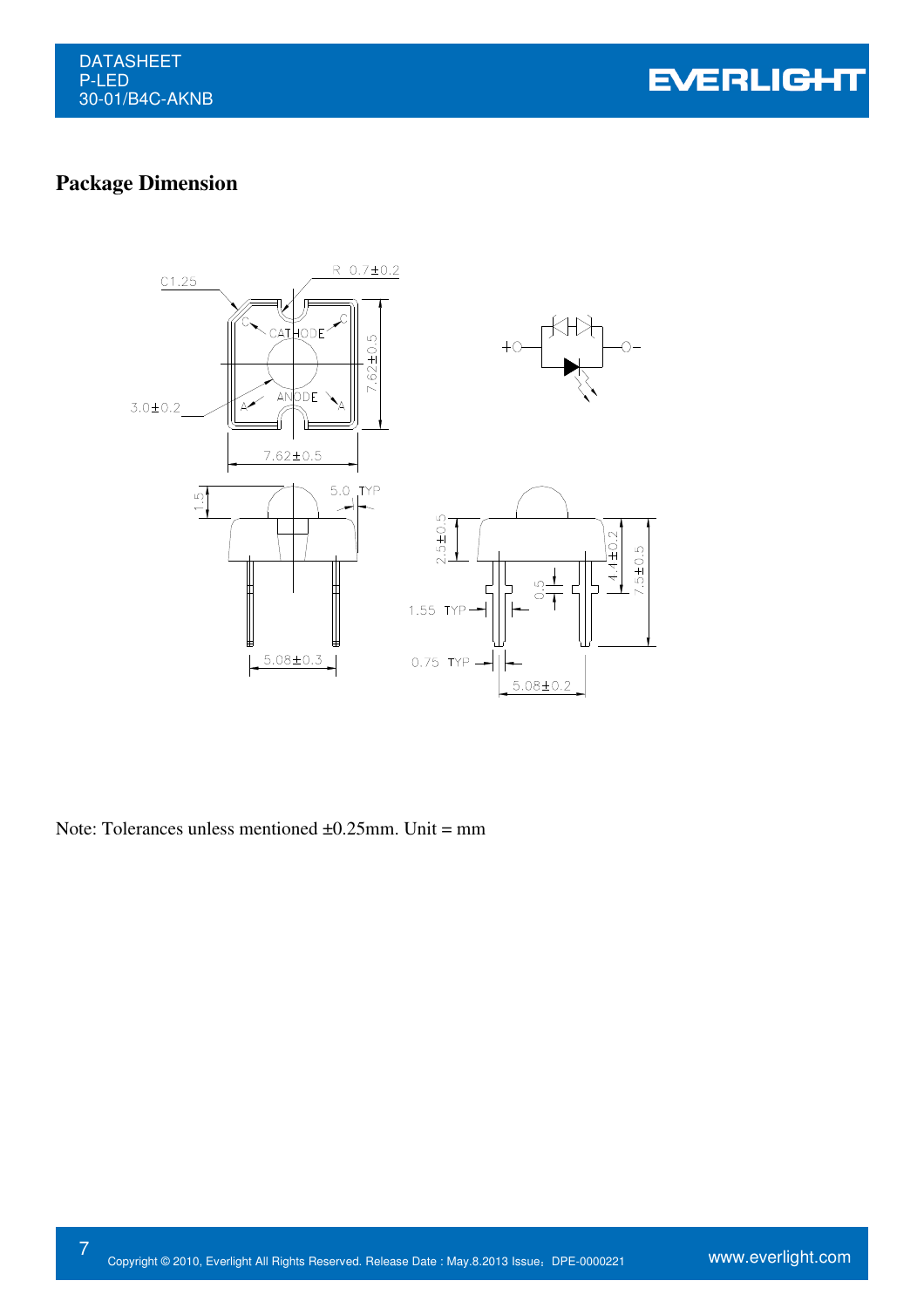# **Moisture Resistant Packing Materials**

**Tube** 





Note: Tolerances unless mentioned  $\pm 2.0$  mm. Unit = mm

#### **Standard Box**





#### **Tube Label Explanation**

- ‧ QTY: Packing Quantity
- ‧ LOT No: Lot Number
- CAT: Rank of (VF)(Note\*)(ΦV) Note:  $λ_d$ /CIE/Color temperature

| <b>EVERLIGHT</b><br>CPN:<br>$P/N$ :  | <b>RoHS</b>          |
|--------------------------------------|----------------------|
| QTY:<br>LOT NO:<br><b>REFERENCE:</b> | CAT:<br>HUE:<br>REF: |

#### **Tube Label Explanation**

- ‧ CPN: Customer's Product Number
- ‧ P/N: Product Number
- ‧ QTY: Packing Quantity
- ‧ CAT: Rank of (VF)(Note\*)(ΦV) Note:  $λ_d$ /CIE/Color temperature
- ‧ HUE/REF: Reference
- ‧ LOT No: Lot Number

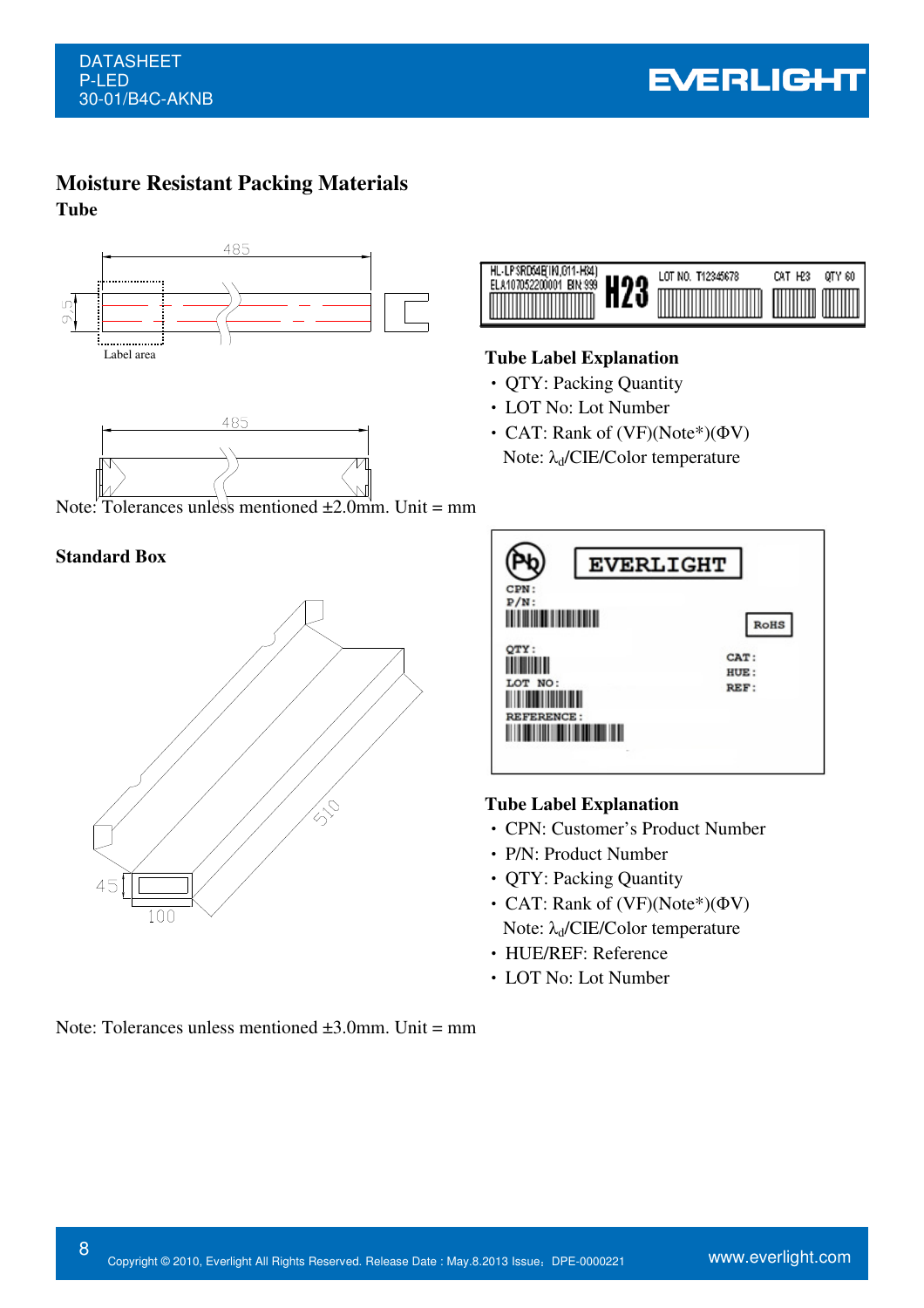#### **Packing Quantity**

| Packing material | Length $\times$ Width $\times$ height (mm) |     | Tube Quantity (Pcs)   LED Quantity (Pcs) |
|------------------|--------------------------------------------|-----|------------------------------------------|
| Tube             | $485 \times 9.5 \times 14.8$               |     | 60                                       |
| Standard box     | 510 x 100 x 45                             | 30  | 1800                                     |
| Large box        | 510 x 150 x 90                             | 105 | 6300                                     |

Note:

9

1. Normal packing specification is use standard box, unless already defined initially.

- 2. Vacuum packing with anti-static bag after packing in standard box.
- 3. Specifications are subject to change without prior notice.

Ver.: Release Date: Confidential Level: 狀態: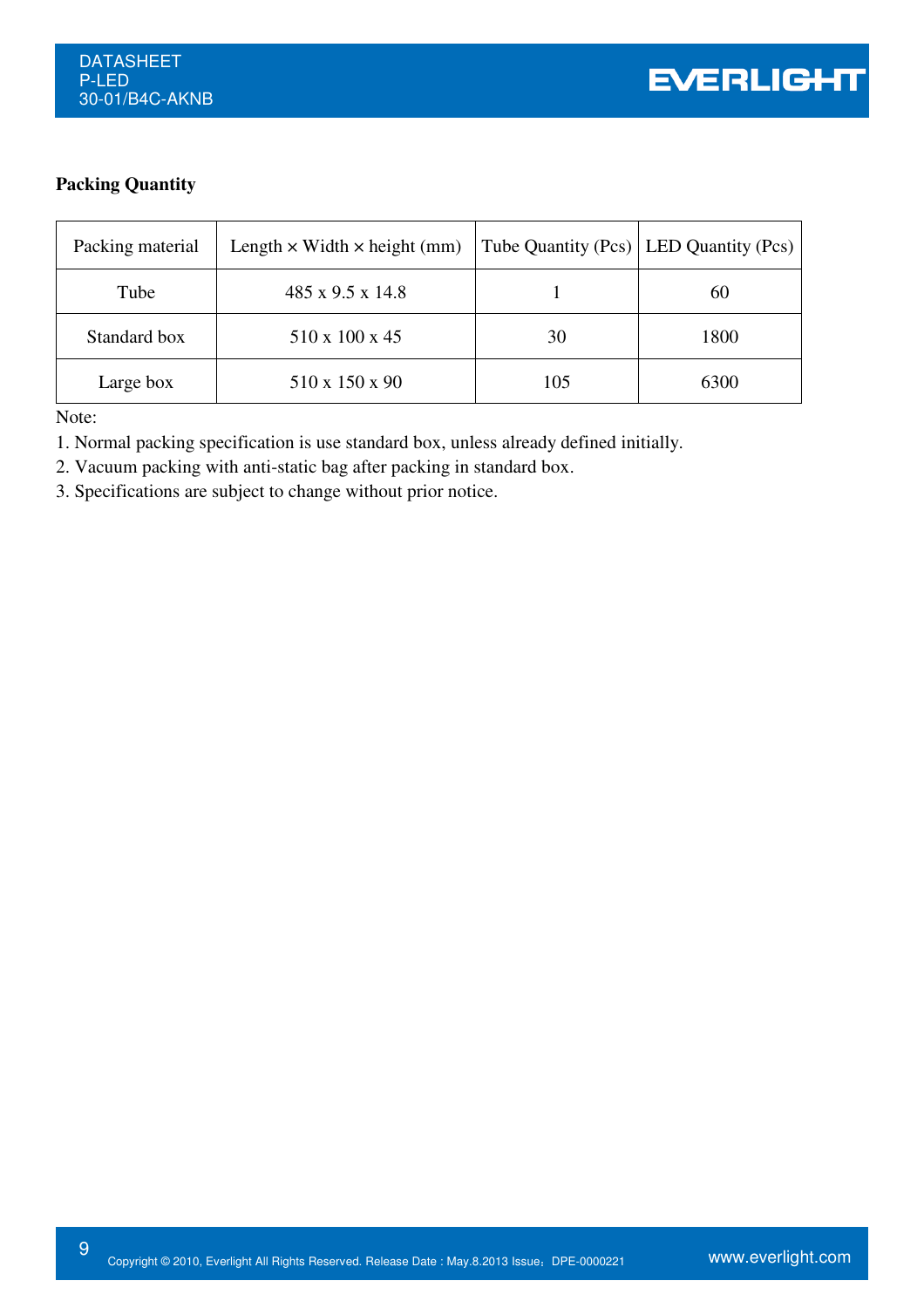#### **Notes**

- 1. Lead Forming
	- During lead formation, the leads should be bent at a point at least 3mm from the base of the epoxy bulb.
	- Lead forming should be done before soldering.
	- Avoid stressing the LED package during leads forming. The stress to the base may damage the LED's characteristics or it may break the LEDs.
	- Cut the LED leadframes at room temperature. Cutting the leadframes at high temperatures may cause failure of the LEDs.
	- When mounting the LEDs onto a PCB, the PCB holes must be aligned exactly with the lead position of the LED. If the LEDs are mounted with stress at the leads, it causes deterioration of the epoxy resin and this will degrade the LEDs.
- 2. Storage
	- The LEDs should be stored at 30°C or less and 70%RH or less after being shipped from Everlight and the storage life limits are 3 months. If the LEDs are stored for 3 months or more, they can be stored for a year in a sealed container with a nitrogen atmosphere and moisture absorbent material.
	- **Please avoid rapid transitions in ambient temperature, especially, in high humidity environments** where condensation can occur.
- 3. Soldering
	- Careful attention should be paid during soldering. Solder the LED no lower than 1.6mm from the base of stopper is recommended.
	- Avoiding applying any stress to the lead frame while the LEDs are at high temperature particularly when soldering.

| Recommended soldering conditions: |  |
|-----------------------------------|--|
|                                   |  |

| Hand Soldering       |                          | DIP Soldering   |                                    |
|----------------------|--------------------------|-----------------|------------------------------------|
| Temp. at tip of iron | 300°C Max. (30W Max.)    | Preheat temp.   | $100^{\circ}$ C Max. (60 sec Max.) |
| Soldering time       | 3 sec Max.               | Bath temp.      | 260 Max.                           |
| Distance             | No lower than 1.6mm from | Bath time.      | 5 sec Max.                         |
|                      | the base of stopper      |                 |                                    |
|                      |                          | <b>Distance</b> | No lower than 1.6mm from           |
|                      |                          |                 | the base of stopper                |

- Dip and hand soldering should not be done more than one time.
- After soldering the LEDs, the epoxy bulb should be protected from mechanical shock or vibration until the LEDs return to room temperature.
- A rapid-rate process is not recommended for cooling the LEDs down from the peak temperature.
- Although the recommended soldering conditions are specified in the above table, dip or handsoldering at the lowest possible temperature is desirable for the LEDs.
- Wave soldering parameter must be set and maintain according to recommended temperature and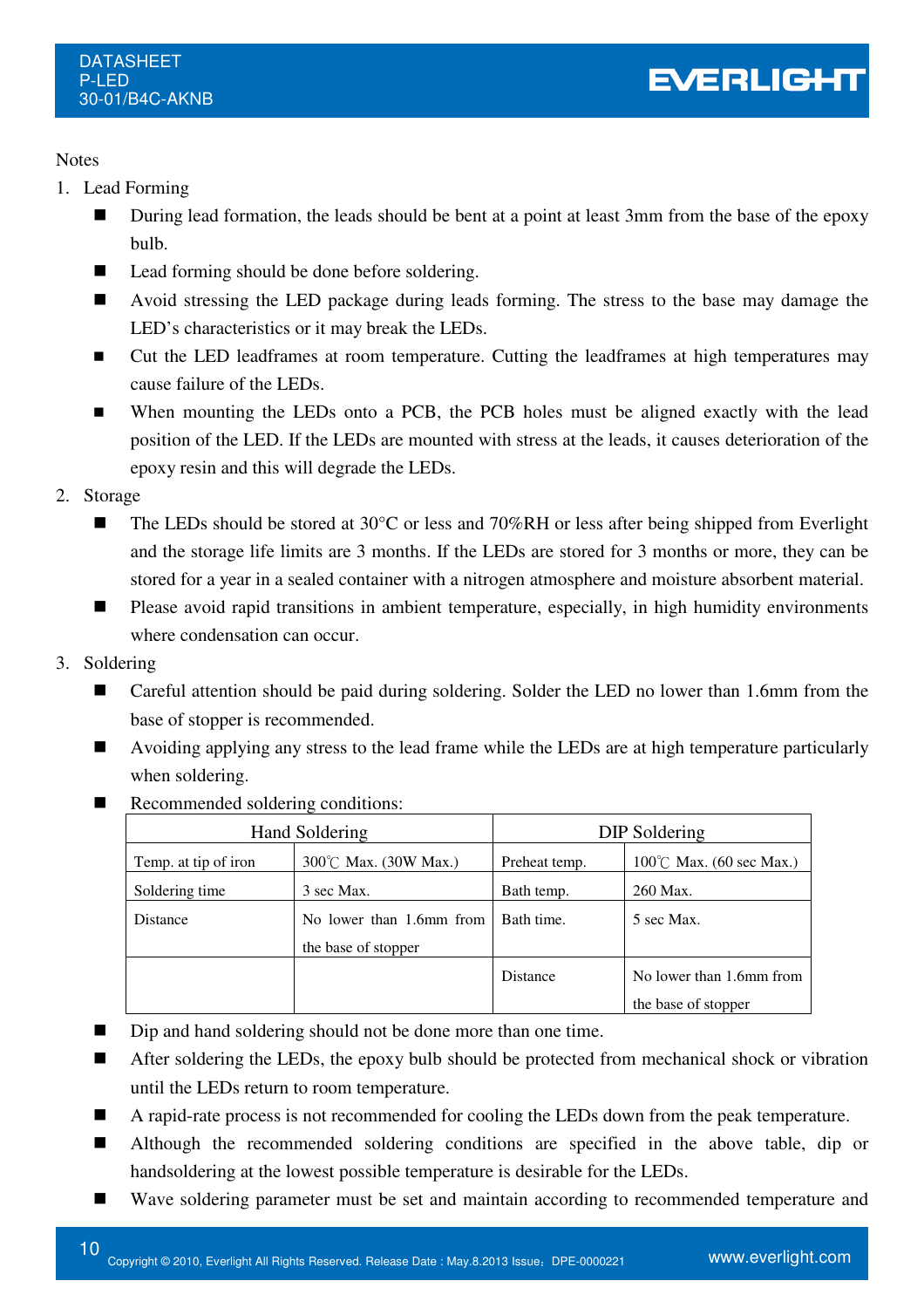dwell time in the solder wave.

- 4. Circuit Protection
	- Below the zener reference voltage Vz, all the current flows through LED and as the voltage rises to Vz, the zener diode "breakdown." If the voltage tries to rise above Vz current flows through the zener branch to keep the voltage at exactly Vz.
	- When the LED is connected using serial circuit, if either piece of LED is no light up but current can't flow through causing others to light down. In new design, the LED is parallel with zener diode. if either piece of LED is no light up but current can flow through causing others to light up.



- 5. Cleaning
	- When necessary, cleaning should occur only with isopropyl alcohol at room temperature for a duration of no more than one minute. Dry at room temperature before use.
	- Do not clean the LEDs by the ultrasonic. When it is absolutely necessary, the influence of ultrasonic cleaning on the LEDs depends on factors such as ultrasonic power and the assembled condition. Ultrasonic cleaning shall be pre-qualified to ensure this will not cause damage to the LED
- 6. Heat Management
	- Heat management of LEDs must be taken into consideration during the design stage of LED application. The current should be de-rated appropriately by referring to the de-rating curve found in each product specification.
	- The temperature surrounding the LED in the application should be controlled. Please refer to the data sheet de-rating curve.
- 7. ESD (Electrostatic Discharge)
	- Electrostatic discharge (ESD) or surge current (EOS) can damage LEDs.
	- An ESD wrist strap, ESD shoe strap or antistatic gloves must be worn whenever handling LEDs.
	- All devices, equipment and machinery must be properly grounded.
	- Use ion blower to neutralize the static charge which might have built up on surface of the LEDs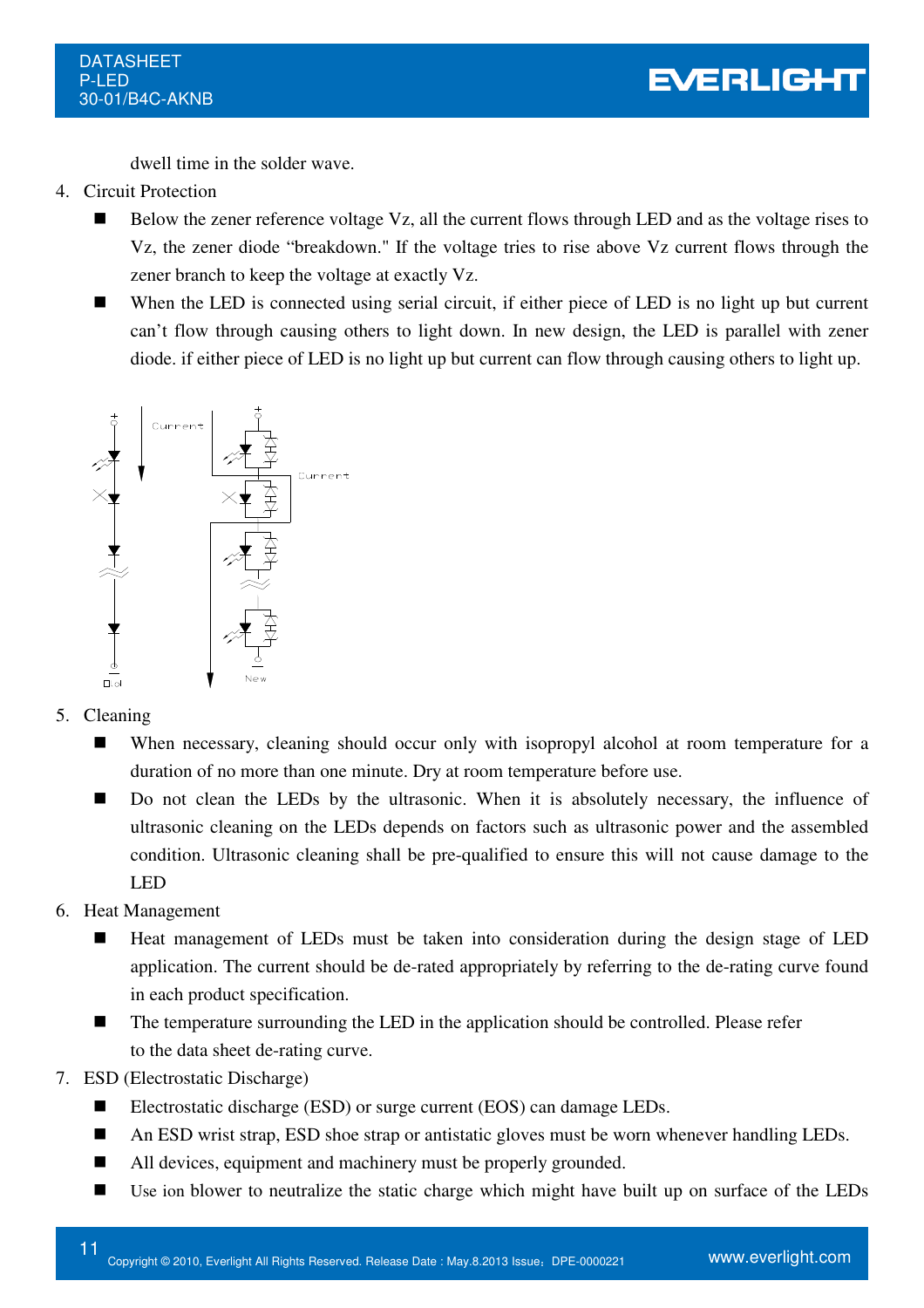plastic lens as a result of friction between LEDs during storage and handing.

- 8. Other
	- Above specification may be changed without notice. EVERLIGHT will reserve authority on material change for above specification.
	- When using this product, please observe the absolute maximum ratings and the instructions for using outlined in these specification sheets. EVERLIGHT assumes no responsibility for any damage resulting from use of the product which does not comply with the absolute maximum ratings and the instructions included in these specification sheets.
	- These specification sheets include materials protected under copyright of EVERLIGHT corporation. Please don't reproduce or cause anyone to reproduce them without EVERLIGHT's consent.

EVERLIGHT

![](_page_11_Picture_7.jpeg)